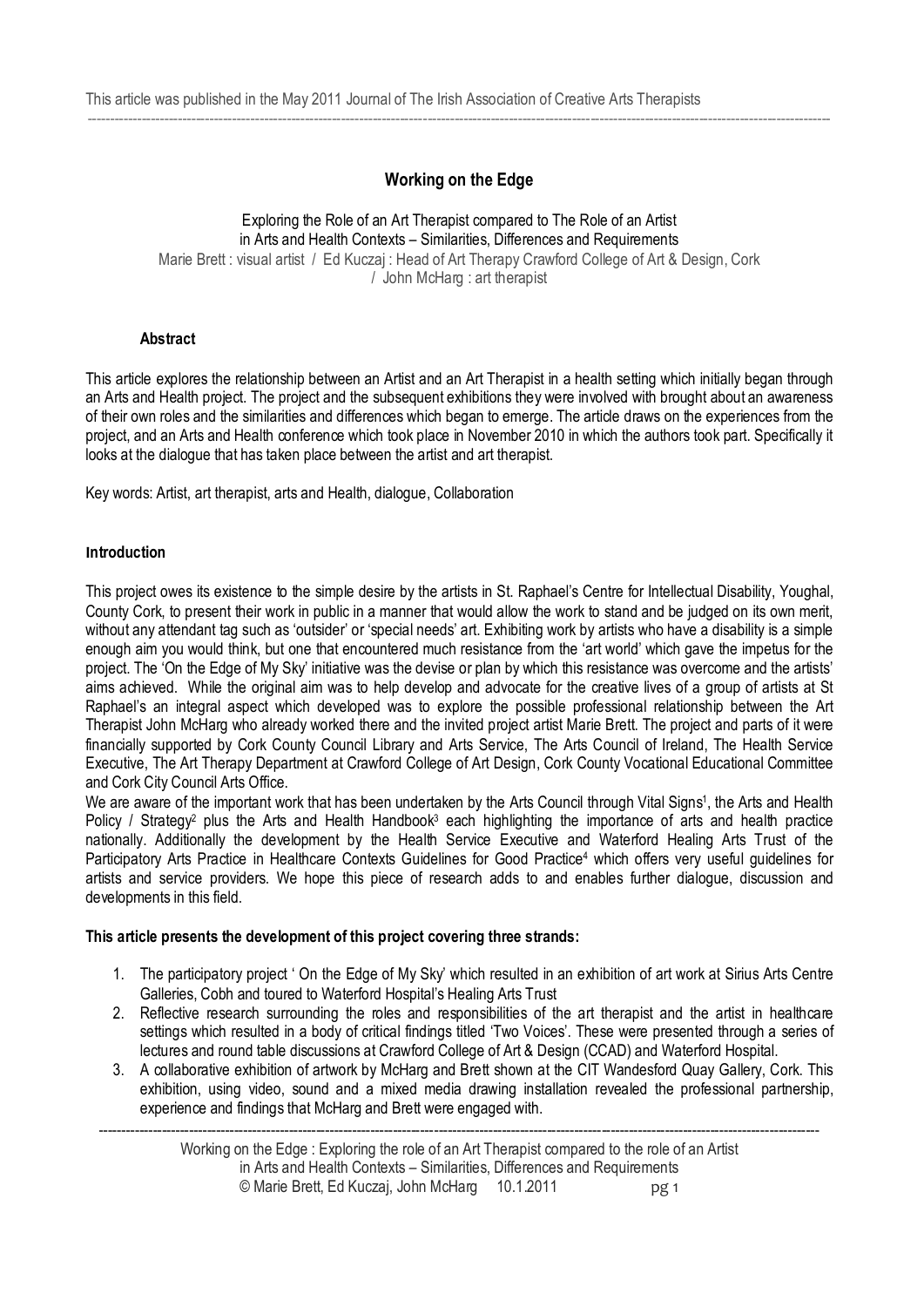## **Working on the Edge**

In amongst art therapy's many influences and its development as a profession is the fact that many of the earliest pioneers were artists e.g. Hill and Adamson. This direct connection with art making still holds great importance as a quality of the art therapist themselves for many in the profession as well as in the training itself, where part of the entry requirement demands the presentation of an art portfolio. Art therapy's development and specific linking to psychological models and theories have led the profession, quite specifically in the UK, to question this relationship and grapple with the concept of the title art therapist v art psychotherapist which was itself voted upon as a possible change of title in the early 90's within the professional association there.

As a profession with guidelines, codes of ethics and a clear desire to be seen as being within a clinical model of working, there has sometimes been the feeling that our relationship to these original beginnings where the use of creativity, art making was the catalyst for personal growth, has some how been lost?

So with the new profession did this mean that the artist working in health settings was redundant? No of course not, but what it has shown is the need for ever greater clarity for health and care providers to know why they might employ an artist, musician, drama teacher, dancer and/ or an arts therapist.

There are confusions and as Phillips points out in her article on the relationship of the artist to the art therapist:

'There is no doubt that increased specialization is enriching for a profession, it can allow for a development of proficiency, excellency and identity within a practice. Yet specialization can also lend itself to excessive control and regulation and therefore exclusion. A lack of formal and informal recognition of the innate connections between the two practices, l believe is damaging to the artist, the art therapist and the people that avail of our different forms of facilitation. It is time for more exchange, more dialogue to develop that will enrich both of the respective processes'. (2008:4)

As she also points out, ' the art therapist and artist do not currently have a custom of working together nor do they have a formalized way of communicating with one another'(2008:4). And she goes on to echo the thoughts of Shaun Mc Niff in the need for dialogue between these two parties.

At the Arts and Health conference<sup>5</sup>, thoughts were given to the way that the artist is connected to the art therapist. Firstly the example of the work of Christine Broe was described in her work on an arts in health project in 2005 in a residential home for the elderly. In her article on the project (2007), Broe describes the way the project took on two elements, the therapy phase and then the art project itself which she felt helped serve the needs of residents (therapy) and the finished object (arts project). What was of interest in this project, was that it was funded by Arts funding, and there was a clear desire for it to be led by an art therapist who was also an artist.

Another example given was of the Studio Upstairs based in London and Bristol in the UK which offers a creative opportunity for individuals with mental health needs to engage with art making in a studio environment working both with artists and art therapists.

 *'Studio Upstairs is a place where people have the liberty to think and speak aesthetically, emotionally and socially or to remain silent if they wish. It is a place where madness is seen as ordinary through the extraordinariness of art'*  Founders Annual Report. 1994

Here the artist exists alongside the art therapist with the client understanding how each serves his own need be it technical, art process support or advice from the artist or emotional and psychological support from the art therapist. These brief examples are mentioned not as an exact template or philosophy of the way artists and art therapists should be working but as an example of, as we would call it, where we work 'on the edge' where a richness and a creativity can flourish.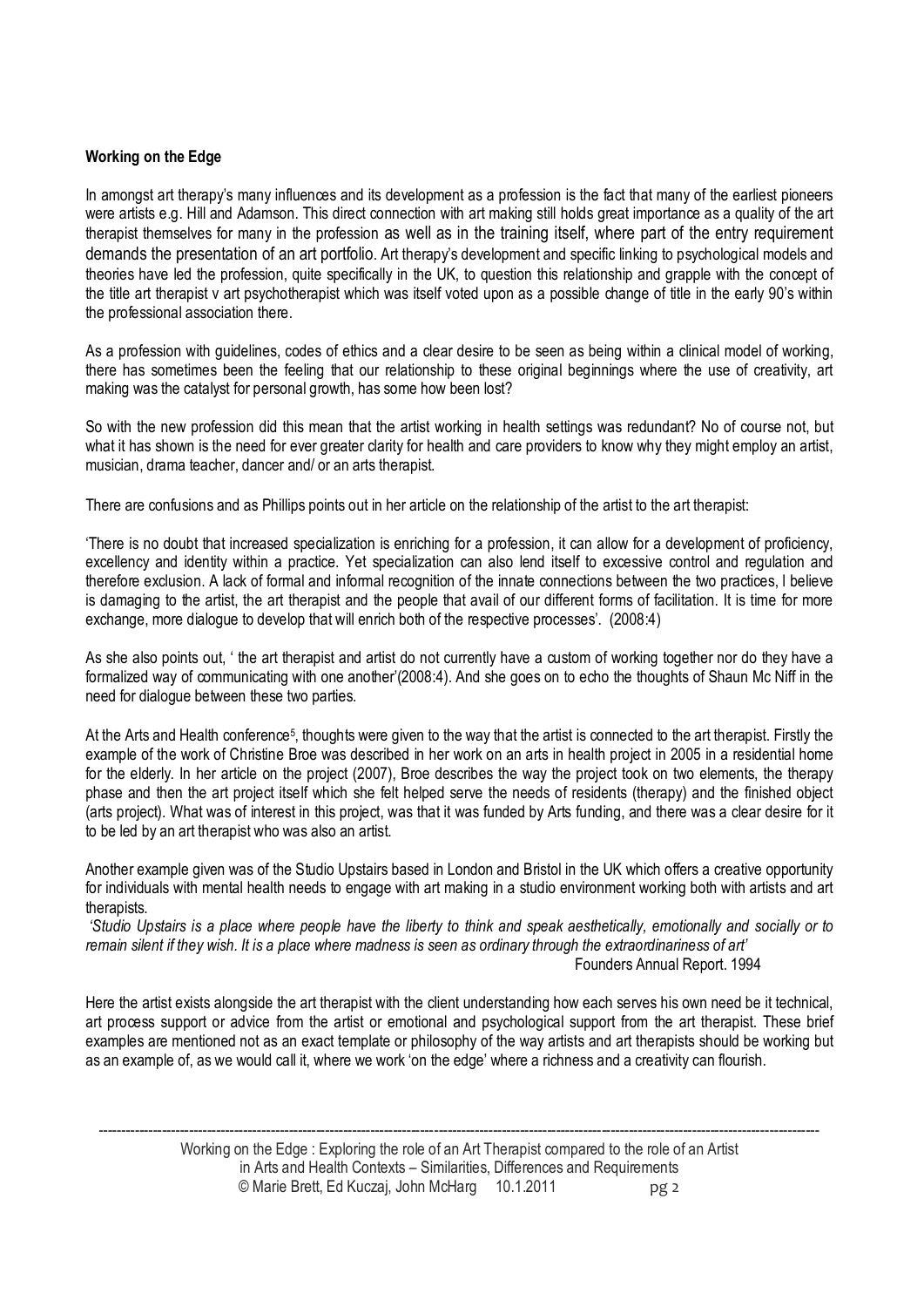# **The Project**

#### **The three strands are presented in terms of a dialogue from the perspective of the art therapist and the artist respectively**

# **Strand 1** : **On the Edge of My Sky – A 12 month participatory project**

A key aim for this project was that participants' make and publicly exhibit a body of artwork to stand on its own merit without any 'tag or crutch'. Brett facilitated creative activities with a core group of 12 participants in a dedicated off-site studio space. After experimenting with various media types, the group elected to concentrate on large scale drawing and painting and developed personal subject matter interests. Critical response and appreciation of one's own work and that of others was integral with benefit from visits to galleries and museums. Participants elected to exhibit under the title of studio group 'ART13' and their exhibition titled 'The High Ground' was curated by McHarg.

**The Art Therapist's experience** 'As a long term member of staff in St. Raphael's Centre, I had and continue to have, an ongoing social and day to day relationship with the twelve artists who worked on the Edge of My Sky project. In addition, two of the twelve artists were in a client/therapist relationship with me. One of these chose not to attend the art therapy sessions whilst engaged on the art project and indeed to date has not yet returned to therapy. The other client continued in therapy and made, and continues to make a clear distinction between work produced in therapy and his work as an artist. During the time of the project I didn't visit the studio where the artists were working, I didn't see the work and was not involved any of the activities of the project such as their gallery visits and sight trips. Once a week the artist and art therapist met which afforded Marie as the artist the opportunity to raise any issues or concerns which she might encounter with regard to the project.'

**The artist's experience** 'John the art therapist's advice and support definitely had a positive impact on the project. The benefit was immeasurable in having a colleague available to discuss, interpret and reflect on the activity with. It enabled me to be braver in my approach; I knew I had a supportive framework and that the work I was doing was understood and valued. The participants too had the benefit of John as an informal point of reference with whom, at their choice and discretion, they could discuss the project and their involvement. But it's not only the day to day running of a project that benefits from having a point of reflective supervision or creative support, in the bigger picture of things it can give opportunity to reflect on ones professional practice and this project definitely gave me a chance to re-think my motifs and working methodology around the questions of: Who does an art project serve? How and why? Who sets the threshold? and Are these points fixed or moveable? These questions are crucial to anybody working in participatory contexts but often we do not get a chance to consider them.'

### **Strand 2** : **Two Voices – Reflective findings on practice**

A second strand of the project was for McHarg and Brett to reflect on their respective practices of art therapist and artist working in participatory healthcare contexts and examine the impact their given and adopted roles, plus the experience of working together, might have on the project. This work was supported by The Art Therapy Department, Cork Institute of Technology plus the HSE Education Officer at St Raphael's Centre, Sara Flanagan.

**The Art Therapist's experience** 'I believe the difference in role of the artist and the art therapist was established during Marie's first visit to St. Raphael's when in response to one of the artists showing her his work, Marie asked me if it would be ok for her to offer some suggestions as to how he might proceed by maybe taking a different approach to the work. I said I felt that as an artist she was of course in a position to be critical and challenging of the work. Indeed that is what artists do with each other. I, as the therapist in the centre, never got involved in that experience/exchange, nor did any of the artists ever approach me to comment on their work. The presence of an artist working in the centre, the purpose of whose role was clear to both herself and the centre, had the effect of making the role of art therapist more clearly defined to clients/participants, staff and myself. The experience of having both an artist and an art therapist working in the centre made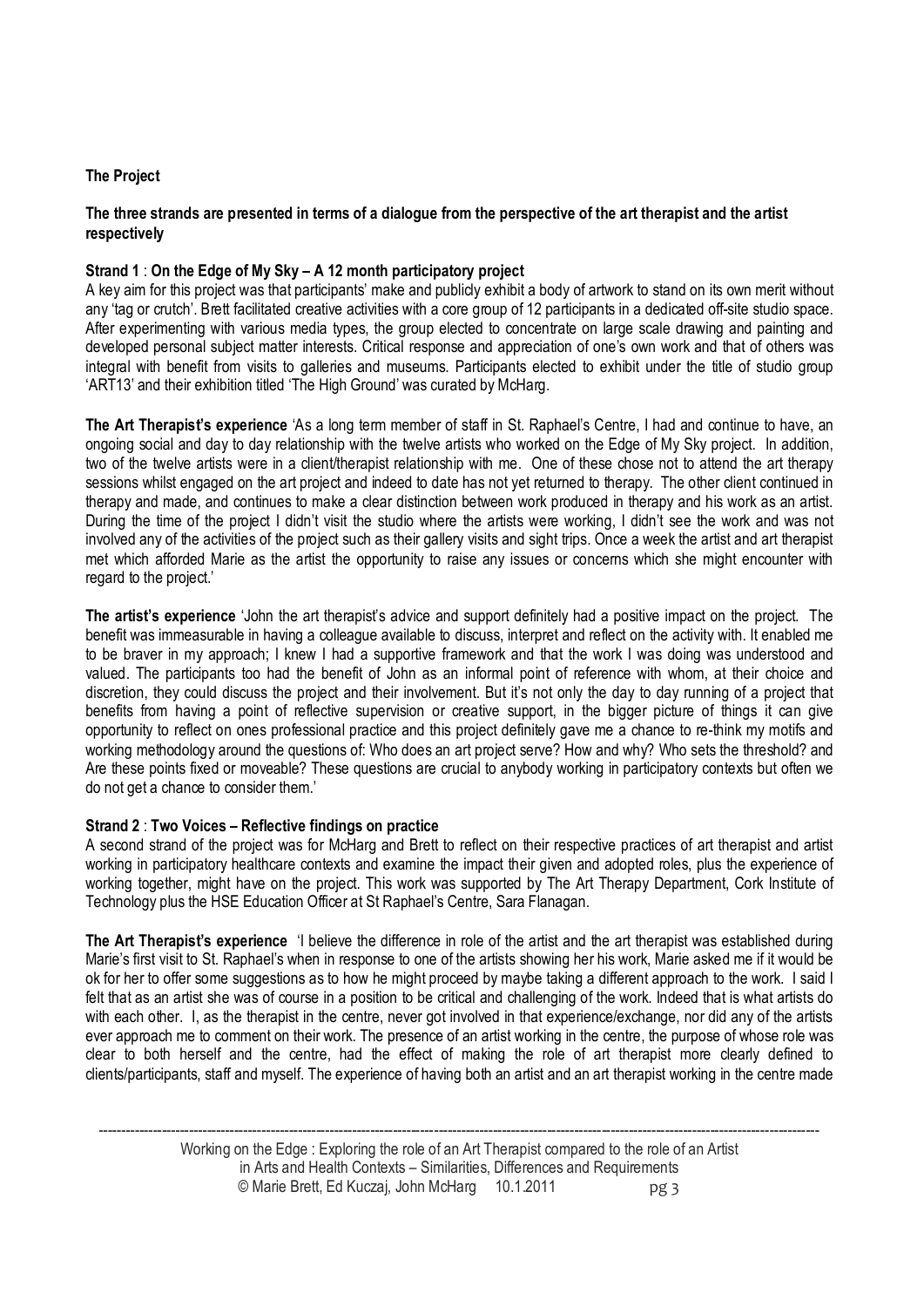possible the comparing of the two roles in a working situation and highlighted the differences in approach, purpose and intent of each role. Boundaries were made clearer and more defined for each discipline. The intent and purpose of each of

the two disciplines were seen to be of the most importance. It defined the method and approach to work of the artist and the art therapist and the expected outcomes of this work. Each discipline approach gained clarity from how the other works. We defined our roles in opposition to each other which of course also clarified what the roles held in common.'

**The artist's experience** 'In the past, working in healthcare settings, I have found myself working as an artist alongside art therapists and encountered confusion from staff and participants about the difference between what an artist does and what an art therapist does. This partnership gave us both a chance to investigate these distinctions, to unravel our thoughts, to share critical writing and to challenge and support each others developing stand-points. Having established a safe working space, we were able to interrogate our practices; their juxtaposition, intersections, similarities and differences which in turn led to us compiling a body of research and findings which were shared through lectures and round-table discussions, which in turn further informed our thinking. This research work and findings have been titled 'Two Voices' focussing on the questions : What is the role of an artist / art therapist in a participatory arts and health context and what do each require to work well in this context? This experience of such an open dialogue over an extended period with an art therapist has enabled me to more clearly define and articulate my role, intent and purpose as an artist working in healthcare contexts.'

# **McHarg & Brett's findings:**

# **The Role of the Art Therapist**

- 1. An art therapist is usually a member of staff in a centre and so would have a long term and continual relationship with the centre. The art therapist often works as part of a team and has the support of other professionals, and shares information on clients.
- 2. The art therapist is in the health care setting in a serving role.
- 3. The art therapist has information on history of the client, i.e. state of health, medication etc.
- 4. A client very often comes to art therapy because of a specific issue or concern which is subsequently addressed in the session, using the art making as a tool to address the concern.
- 5. Artists and art therapists both use art making materials.
- 6. Therapists work with clients.
- 7. For the art therapist the client comes first. The therapist works to develop and maintain a safe place for the client and the work; a therapeutic relationship between the client and the work.
- 8. The art therapist does not make judgements on the work produced by the client. The therapist only responds to a client's request to comment.
- 9. The role of the art therapist is defined before a relationship is formed with the client.
- 10. The responsibility taken on by the art therapist incorporates safety, care, provision of the materials etc. Boundaries are set at the outset, e.g. the number of sessions, length of each session, etc. and these boundaries are adhered to.
- 11. The therapist would not disclose information about the client or the clients work.
- 12. The art therapist has the resource of personal supervision.
- 13. The issue of making of art by the art therapist in the presence of, or with, a client is an issue that the art therapist needs to give great consideration to.
- 14. The client is a client from the beginning of the relationship.
- 15. The art therapist is in an attending role, is there to give of his/her time and attention to the client.
- 16. Both the art therapist and client use the work produced in a number of ways, interpretatively, symbolically, as a tool.
- 17. The art therapist supports the integrity of the space.
- 18. The public exhibiting of work created in therapy would not ordinarily be part of the therapeutic experience.

### **The Role of the Artist**

1. An artist usually works freelance and solo without the support of a team or other professionals. Tending to be short term in a centre, an artist can be on the fringe.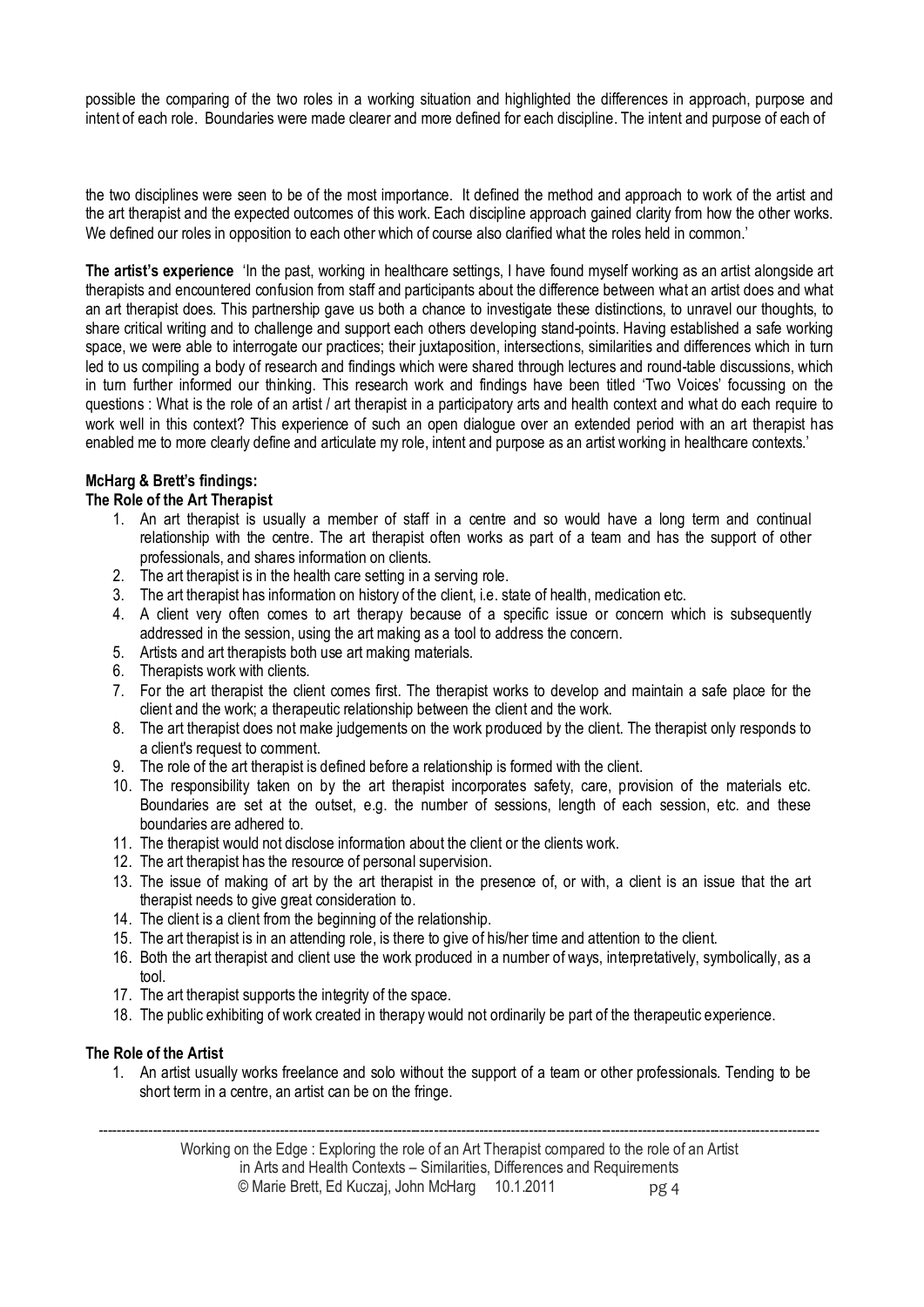- 2. An artist may work in a health care setting to expand or develop his/her own practice. The artist must think carefully about how they may benefit from the experience.
- 3. The artist has no access to information on participant's history, state of health, or particular needs. Information may be given by staff. The artist must consider does this help the artist / art making. Health & safety responsibilities must be negotiated.
- 4. The artist aims to engage on a conceptual level, starts with a blank slate and builds a relationship. It's unknown what's brought a person to the activity. Information given out by staff is very important in setting the scene.
- 5. Quality of art making materials may differ between artists and art therapists.
- 6. Artists work with participants.
- 7. For the artist, the primary concern is the artwork. The artist must make it clear that the experience, that is the project, serves the art.
- 8. An artist will comment on the work made, make aesthetic judgements and influence the process /outcome. An artist will push bounds aiming for a balance between challenge and support; for participants to work at the edge of their creative potential.
- 9. The role of the artist can shift between mentor, facilitator and artist and care must be taken about adopting a teaching role.
- 10. The artist is not responsible for a participant's medical well being but does aim to provide a safe space, physically and emotionally. Responsibility lies with the artist to prepare and provide a set number of sessions with resources: materials, tools etc. often including storage.
- 11. The issue of confidentiality needs to be given great consideration to by the artist.
- 12. Artists do not have the resource of personal supervision and rarely access to emotional or creative support, review or evaluation services.
- 13. An artist does not make artwork during the session, unless collaboratively.
- 14. Relationships are formed during the activity.
- 15. The artist serves the artwork as well as the participant; they are in an attending role to both.
- 16. For an artist, the artwork produced stands on its own merit. Artists adopting a process led emphasis of creating work must think carefully about this issue.
- 17. The artist needs support to maintain an integrity of the space.
- 18. Selection and public exhibition of work made would often be an integral part of the artists' experience.

### **What the Art Therapist Requires to Work Successfully in a Participatory Arts and Health Context**

- 1. The role of the art therapist needs to be clearly defined and understood by staff of the centre.
- 2. To have a good working relationship with all staff in the centre. (to be known)
- 3. A suitable secure and private art therapy department, with provision for individual and group sessions and open studio space.
- 4. Adequate storage space for clients work and materials, sink with hot and cold water, clean up facilities, sufficient lighting, heating and ventilation.
- 5. A generous, secure materials budget.
- 6. Access to clients files, medications, states of health, when and if needed.
- 7. Proper health and safety procedures in place, panic button, phone line and relevant contact numbers.
- 8. To have input and assistance of other disciplines ie psychiatrists, psychologists, occupational therapists, staff nurse etc. when needed
- 9. To be part of multidisciplinary team with input at case conferences.
- 10. To have a system in place for receiving and giving information on clients re: case meetings, changes in medication, health status, emotional issues, holidays etc; to be kept informed.
- 11. Private staff canteen facilities.

### **What the Artist Requires to Work Successfully in a Participatory Arts and Health Context**

- 1. Artists Role : A clear understanding of the role of the artist and their methodology needs to be defined, understood and agreed by the project manager who informs staff and participants.
- 2. Work plan : An agreed written work plan to include details of aims / expectations, profiles, schedule, staff support, budget, health & safety, preparation, documentation, review, evaluation, outcome, ownership.

--------------------------------------------------------------------------------------------------------------------------------------------------------------- Working on the Edge : Exploring the role of an Art Therapist compared to the role of an Artist in Arts and Health Contexts – Similarities, Differences and Requirements © Marie Brett, Ed Kuczaj, John McHarg 10.1.2011 pg 5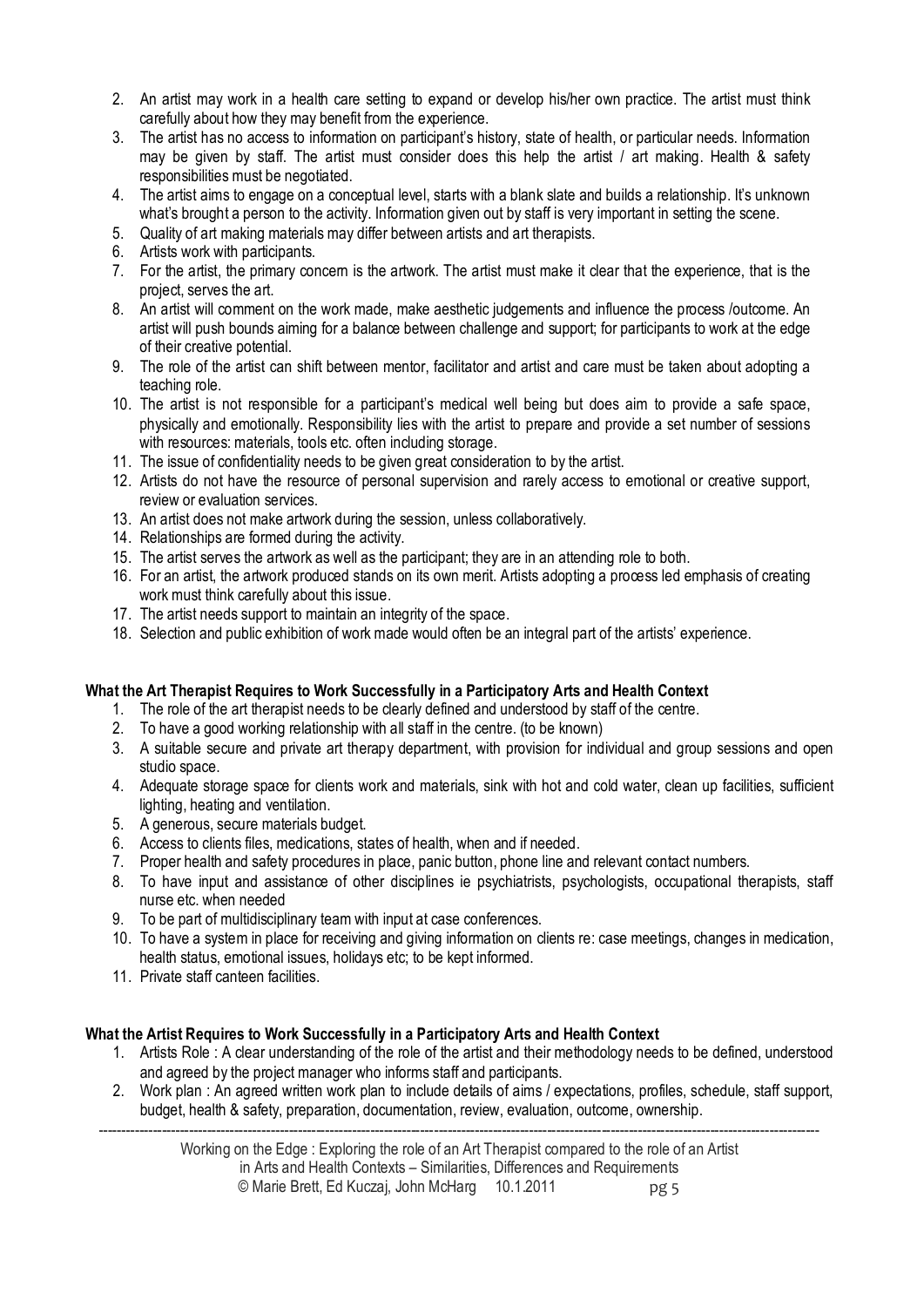- 3. Activity Plan : Developed by the artist over the course of the project in response to engagement with the participants and the artists past experience.
- 4. Work space
	- Ideally private with good light / heat / ventilation
	- Access to water / sink / electric point
	- Knowledge of mess policy / drying space
	- Storage options / rubbish
	- � Access / delivery / parking / alarms & key codes information
- 5. Uninterrupted work-time with participants.
- 6. Participants : Access to work with participants who are
	- � Interested, motivated and socially co-operative
	- � As appropriate, escorted by staff to activity and assisted / supported by staff during activity
	- � Agree plan about participants dropping-by or staying throughout session / programme
		- Agree plan for leaving the activity / collection
- 7. Health & Safety : Negotiated responsibilities / guidelines regards
	- Working alone
	- � Potentially unsafe tool & material use
	- Emergency help plan
	- $\bullet$  1<sup>st</sup> aid policy
	- Emergency entrance / exits
	- Accident / incident report method
	- Copy of centre policies eg: child protection / risk assessment statement etc
- 8. Support structures : Information about what's available & how to access
	- � Staff eg: project manager / administrator / caretaker / supervisor / technician / cleaner / other
	- � Equipment eg: photocopier / phone / projector / art materials / tools / cleaning materials /
	- � Facilities eg: meeting room / quiet room / toilet / canteen
	- � Professional development eg: mentoring / networking / training
- 9. Review & Evaluation : Agreed plan for in-progress review & potential evaluation with details of facilitating staff, schedule, format & records
- 10. Report : Clear agreement of who this is for, what it's to include, format, contributors, who
	- compiles, number of copies, budget & schedule
- 11. Outcome
	- � Agreement of who owns artwork made / where work resides / take-home schedule
	- Permission to exhibit artwork / accompanying contextual information / credits
	- � Consent to publish photography, video, audio, text etc. of artwork / project. Eg: websites / catalogues
	- Permission to disseminate information about the project / artwork / process. Eq: seminar / conference
	- Agreement about care of artwork / maintenance / insurance / repairs

# **Strand 3 : 'A Quickening' - A collaborative exhibition**

After a vear. McHarg and Brett realised the need to step back into the critical landscape of making art & developed a new body of experimental artwork informed by their experience of a dialogue in opposition. They were invited by Crawford College of Art to present this experimental artwork at Wandsford Quay Gallery, Cork to coincide with The Crawford Art Therapy Summer School with an accompanying lecture.

**The Art Therapist's experience** 'While working on the project 'On the Edge of My Sky', both together and separately, Marie and I worked from within the safety of each of our respective disciplines and roles – artist and art therapist and our findings and observations on the project came from this position. However, having accepted the opportunity given to us to examine our roles, findings and experiences through the making of an artwork, we left the safety of our clearly defined roles and became an unsafe entity. We entered an unknown 'in between' place. By choice we moved into a state of change, a liminal place, a place that encouraged new ideas and experiences and mediation between disciplines and from which something new and challenging could be formed. This was even more evident when working on the same artwork together. The experience of art making is usually perceived to be a private and solitary affair so the creating of a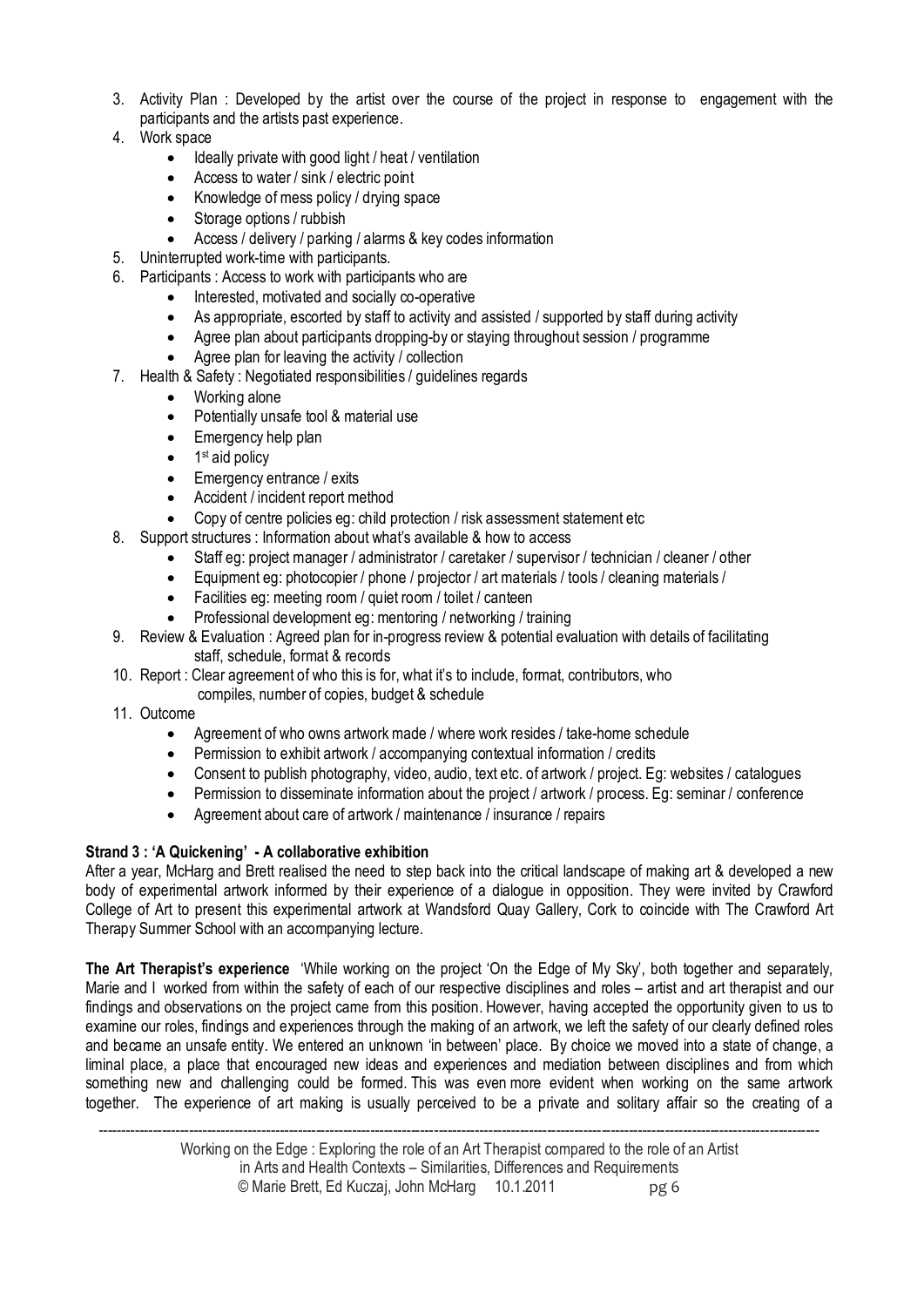'quickening' gave us the opportunity to challenge, experience and reflect on the dynamic of working together, while at the same time being mindful of each others' personal aesthetic and approach. This was evident in the different ways we each worked while creating the large floor piece, Marie using ropes with which to draw to gain the sense of the piece which was a slow a thoughtful process, while I used an especially designed tool which allowed me to work decisively and quickly to obtain the same goal. Although our ways of working were so different we accommodated each other so the integrity of the

work was not compromised. We worked in that 'liminal' space between the ego and the unconscious, where new questions are asked and feelings are born, questions and feelings that bring us farther and deeper into the mystery of art making.'

**The artist's experience** 'When John and myself entered the final stages of the project, we both had a sense of unfinished business. We'd established a working relationship that allowed us to explore a creative dialogue of opposition and assisted each other in clarifying rational, methodology, ambition and strategy for each of our working practice; and yet something

was missing and unresolved … When voiced, we realised the need to reclaim the art back into our practices. Having agreed to develop a new piece or body of work, informed by our findings and experience, we had no idea what form this would take but committed to an exploratory collaboration. Collaboration was key; our dialogue charted grey space, the un-safe zone, the confusion, the cross-roads and this awkward space was pivotal to creating new work. We positioned ourselves in this fluctuating liminal space, physically and conceptually, bringing challenge, debate and shift to both our positions. John and myself work very differently; we approach ideas from different perspectives, we physically handle space and materials differently. Drawing collaboratively, especially by means of large scale floor works, exaggerate differences and demand a clarity of personal intent within the partnership framework; a negotiated balance of the grey area. Crawford College of Art offered us space to present the piece and contextualise it through a lecture which in turn helped inform our thinking. Gaining creative technical assistance from sound artist Danny McCarthy and filmmaker Maximillion Le Cain, in turn also assisted us in clarifying our intent. The site specific installation 'A Quickening' was the outcome of this collaboration.'

# **Reflections**

There are a number of issues and questions that we have been left with which we refer to as **'**Wild Cards'. We hope these will add to and continue the debate for both the artist and the art therapist such as:

- The intent at the beginning of the relationship has the greatest affect on the work.
- $\bullet$  How do the conditions under which art is made, affect the art?
- Transference what it means for the artist?
- Intimidation … a normal part of an artist's experience.
- What importance is there in the artists own art making?
- � Use of the word art therapy can lead to confusion of staff, artists and clients. The word art in art therapy implies skill which can be off putting, raising questions of judgement.
- If all are artists, are all therapists too?
- Is knowing the context in which the artwork is made important and if so, why?

### **Conclusion**

At the start of this project whilst the initial aim was clear, its outcome and the various strands that developed have led on to new areas of debate and influenced respective practices of the artist and the art therapist, some of which was unexpected. This debate has now begun to have a wider audience.

What it has shown, is the importance of both the artist within a health setting as well as the role of the art therapist, which has led to clarity of thinking in terms of respective roles. This has generated a discussion and a dialogue outside of the artist / therapist partnership, which was acknowledged within the conference5 by responses from both artists and therapist alike. There is a necessity for an openness and continued dialogue, but one which also needs to be extended between practitioners and service providers.

--------------------------------------------------------------------------------------------------------------------------------------------------------------- Working on the Edge : Exploring the role of an Art Therapist compared to the role of an Artist in Arts and Health Contexts – Similarities, Differences and Requirements © Marie Brett, Ed Kuczaj, John McHarg 10.1.2011 pg 7